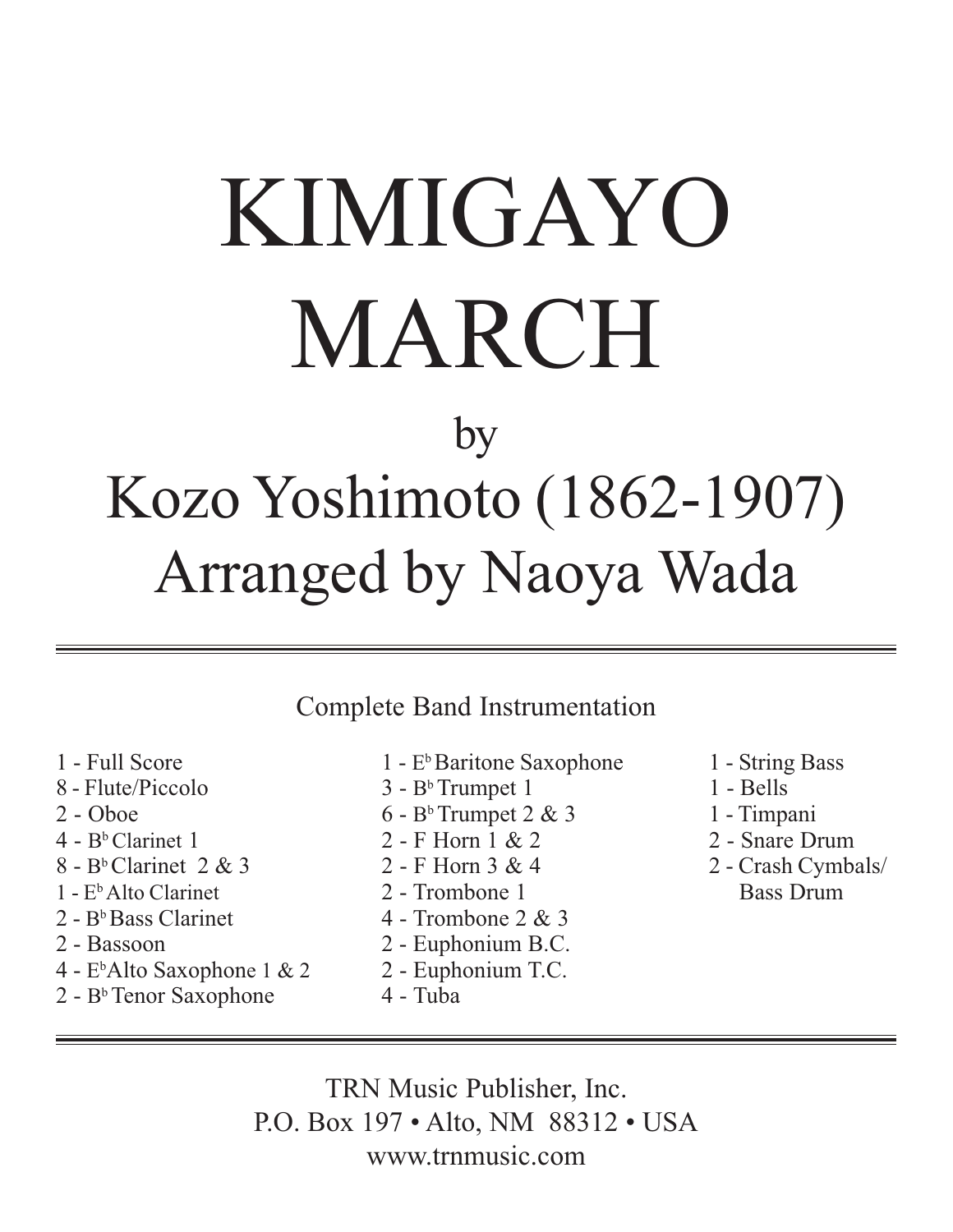## **"KIMIGAYO MARCH"**

#### **About the Music - - -**

**"KIMIGAYO MARCH"** is one of the best known marches in Japan. Kozo Yoshimoto, a member of the Imperial Navy Band, composed the melody line of the first strain, based on the Japanese national anthem "Kimigayo (The Imperial Reign)" written by Hiromori Hayashi. The melodic line at the trio is based on the melody of "Kokoku-no-Mamori (Imperial Guards)" written by Shuji Isawa.

#### **About the Composer - - -**

**Kozo Yoshimoto** was born in 1862. He went to study in Berlin, Germany by the instruction of the Department of the Navy as the first international student in Japan. Returning to Japan in 1902, he served as director of the Navy Band. In 1907, he died of sickness.

#### **About the Arranger - - -**



**Naoya Wada** was born on June 6, 1986, in Fukuoka, Japan. A self-taught pianist, he began composing music at age 11 and completed his first band composition at age 15. In 2009, he earned a degree from the Toho College of Music where he was a student of Jun Nagao. His works

have been performed in many countries and have been recorded on CD's by many bands in such countries as the United States, Japan, Germany, and Belgium. Also in 2009, he received the 42nd Kitakyushu Cultural Award for his compositions.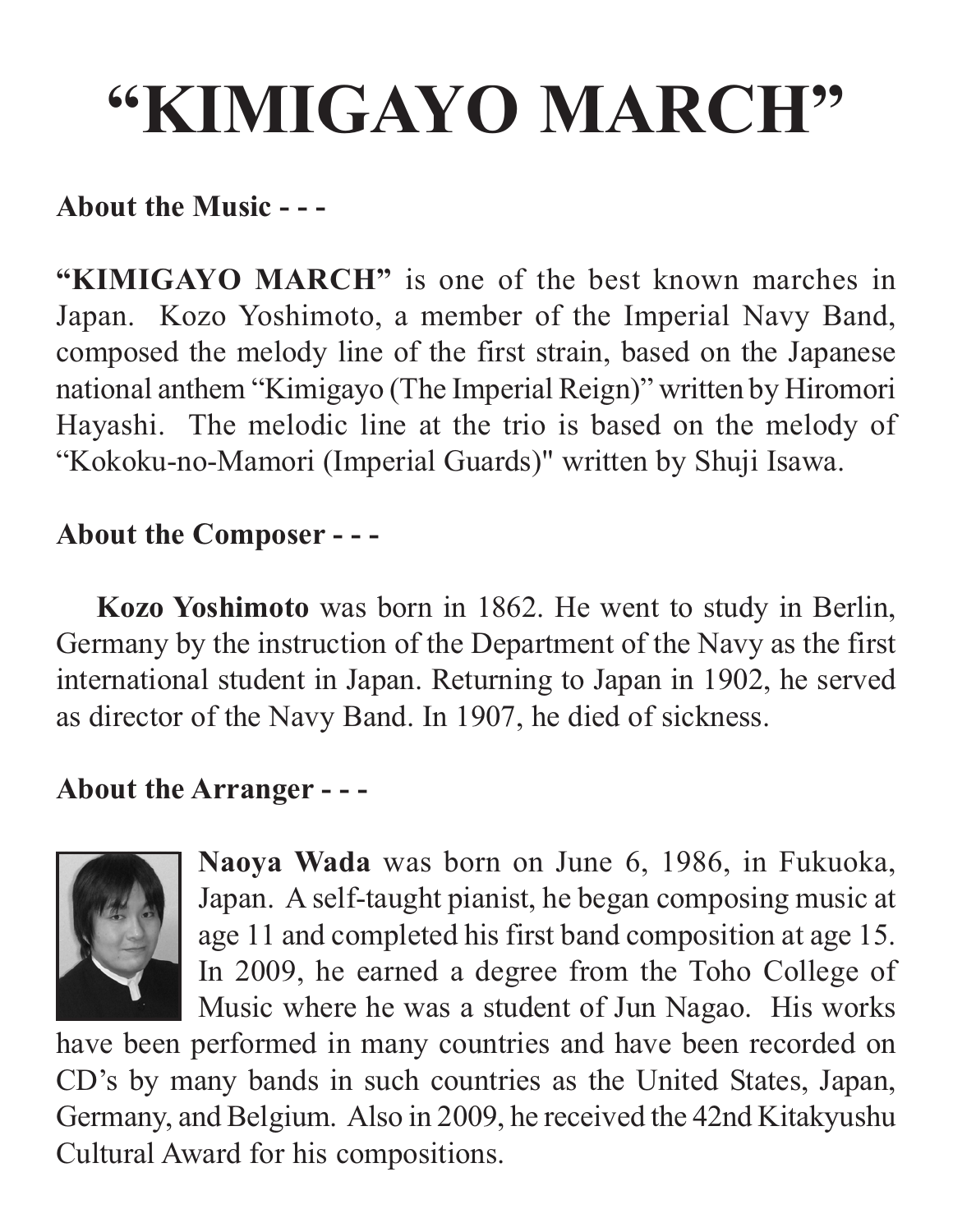#### **KIMIGAYO MARCH (THE IMPERIAL REIGN)**

Kozo Yoshimoto(1862-1907) Arranged by Naoya Wada

| <b>Solid March Tempo</b> ( $d = 116-124$ )      |                                 |    |                                                                         |    |  |                      |   |  | $\overline{5}$                        |                      |  | $1$ $\text{m}$ $\text{m}$ $\text{m}$ $\text{m}$ $\text{m}$ $\text{m}$ $\text{m}$ $\text{m}$ $\text{m}$ $\text{m}$ $\text{m}$ |          |  |
|-------------------------------------------------|---------------------------------|----|-------------------------------------------------------------------------|----|--|----------------------|---|--|---------------------------------------|----------------------|--|------------------------------------------------------------------------------------------------------------------------------|----------|--|
| Flute/Piccolo                                   |                                 |    |                                                                         |    |  |                      |   |  |                                       |                      |  |                                                                                                                              |          |  |
|                                                 |                                 |    |                                                                         |    |  |                      |   |  |                                       |                      |  |                                                                                                                              |          |  |
|                                                 | ff                              |    |                                                                         |    |  |                      |   |  | m f                                   |                      |  |                                                                                                                              |          |  |
| $\rm Oboe$                                      |                                 |    |                                                                         |    |  |                      |   |  |                                       |                      |  |                                                                                                                              |          |  |
|                                                 |                                 |    |                                                                         |    |  |                      |   |  | mf                                    |                      |  |                                                                                                                              |          |  |
| B <sub>b</sub> Clarinet 1                       |                                 |    |                                                                         |    |  |                      |   |  |                                       |                      |  |                                                                                                                              |          |  |
|                                                 |                                 |    |                                                                         |    |  |                      |   |  | m f                                   |                      |  |                                                                                                                              |          |  |
| B <sub>b</sub> Clarinet 2&3                     |                                 |    |                                                                         |    |  |                      |   |  | a2                                    |                      |  |                                                                                                                              |          |  |
|                                                 |                                 |    |                                                                         |    |  |                      |   |  | m f                                   |                      |  |                                                                                                                              |          |  |
|                                                 | ff                              |    |                                                                         |    |  |                      |   |  |                                       |                      |  |                                                                                                                              |          |  |
| E» Alto Clarinet                                |                                 |    |                                                                         |    |  |                      |   |  |                                       | $\overline{\bullet}$ |  |                                                                                                                              |          |  |
|                                                 |                                 | ड़ |                                                                         |    |  |                      |   |  | $rac{\sigma}{m}$                      |                      |  |                                                                                                                              |          |  |
| B» Bass Clarinet                                | 65                              |    |                                                                         |    |  |                      |   |  |                                       |                      |  |                                                                                                                              |          |  |
|                                                 |                                 | ₹  | ţ                                                                       |    |  |                      |   |  | ₹                                     |                      |  |                                                                                                                              |          |  |
|                                                 |                                 |    |                                                                         |    |  |                      |   |  | m f                                   |                      |  |                                                                                                                              |          |  |
| Bassoon                                         | <u>y</u>                        |    |                                                                         |    |  |                      |   |  |                                       |                      |  |                                                                                                                              |          |  |
|                                                 |                                 |    |                                                                         |    |  |                      |   |  | m f                                   |                      |  |                                                                                                                              |          |  |
| E <sub>b</sub> Alto Saxophone 1&2               |                                 |    |                                                                         |    |  |                      |   |  |                                       |                      |  |                                                                                                                              |          |  |
|                                                 |                                 |    |                                                                         |    |  |                      |   |  | m f                                   |                      |  |                                                                                                                              |          |  |
| $\mathbb{E}\flat$ Tenor Saxophone               |                                 |    |                                                                         |    |  |                      |   |  |                                       |                      |  |                                                                                                                              | $\sigma$ |  |
|                                                 |                                 |    |                                                                         |    |  |                      |   |  | mf                                    |                      |  |                                                                                                                              |          |  |
|                                                 |                                 |    |                                                                         |    |  |                      |   |  |                                       |                      |  |                                                                                                                              |          |  |
| $\mathrm{E}\!\triangleright$ Baritone Saxophone | ⊕                               |    |                                                                         |    |  |                      |   |  |                                       |                      |  |                                                                                                                              |          |  |
|                                                 |                                 |    | Solid March Tempo ( $d = 116 - 124$ )                                   |    |  |                      |   |  | m <sub>j</sub><br>5                   |                      |  |                                                                                                                              |          |  |
| B <sup>b</sup> Trumpet 1                        | $\Phi^{\flat}$                  |    |                                                                         |    |  |                      |   |  |                                       |                      |  |                                                                                                                              |          |  |
|                                                 |                                 |    |                                                                         |    |  |                      |   |  | mf                                    |                      |  |                                                                                                                              |          |  |
| B <sub>b</sub> Trumpet 2&3                      |                                 |    |                                                                         |    |  |                      |   |  |                                       | a2                   |  |                                                                                                                              |          |  |
|                                                 | 6                               |    |                                                                         |    |  |                      |   |  | m f                                   |                      |  |                                                                                                                              |          |  |
|                                                 |                                 |    |                                                                         |    |  |                      |   |  |                                       |                      |  |                                                                                                                              |          |  |
| F Horn 1&2                                      |                                 |    |                                                                         |    |  |                      |   |  |                                       |                      |  |                                                                                                                              |          |  |
|                                                 |                                 |    |                                                                         |    |  |                      |   |  | mf                                    |                      |  |                                                                                                                              |          |  |
| F Horn 3&4                                      | ⊕                               |    |                                                                         |    |  |                      |   |  |                                       |                      |  |                                                                                                                              |          |  |
|                                                 |                                 |    | ಕ                                                                       |    |  |                      |   |  | m f                                   |                      |  |                                                                                                                              |          |  |
| Trombone 1                                      |                                 |    |                                                                         |    |  |                      |   |  | $\bullet$                             | $\mathbf o$          |  |                                                                                                                              | ō        |  |
|                                                 | ジア                              |    |                                                                         |    |  |                      |   |  | m f                                   |                      |  |                                                                                                                              |          |  |
|                                                 | fJ<br>a2                        |    |                                                                         |    |  |                      |   |  |                                       |                      |  |                                                                                                                              |          |  |
| Trombone 2&3                                    | <u> 4</u>                       | e  |                                                                         |    |  |                      |   |  |                                       |                      |  |                                                                                                                              |          |  |
|                                                 | ₩                               |    |                                                                         |    |  |                      | é |  | m f                                   |                      |  |                                                                                                                              |          |  |
| Euphonium                                       | $2 + 3$                         |    |                                                                         |    |  |                      |   |  | ۰                                     | $\mathbf{o}$         |  |                                                                                                                              | o        |  |
|                                                 | ₩                               |    |                                                                         |    |  |                      |   |  | m f                                   |                      |  |                                                                                                                              |          |  |
|                                                 |                                 |    |                                                                         |    |  |                      |   |  |                                       |                      |  |                                                                                                                              |          |  |
| Tuba                                            | $\mathcal{P}_{\mathcal{P}_{1}}$ |    |                                                                         |    |  |                      |   |  |                                       |                      |  |                                                                                                                              |          |  |
|                                                 | arco'                           |    |                                                                         |    |  |                      |   |  | m f                                   |                      |  |                                                                                                                              |          |  |
| <b>String Bass</b>                              | $9 + 3$                         |    |                                                                         |    |  |                      |   |  |                                       |                      |  |                                                                                                                              |          |  |
|                                                 |                                 |    |                                                                         |    |  |                      |   |  | m f                                   |                      |  |                                                                                                                              |          |  |
| Bells                                           |                                 |    |                                                                         |    |  |                      |   |  |                                       |                      |  |                                                                                                                              |          |  |
|                                                 |                                 |    | ff                                                                      |    |  |                      |   |  | mf                                    |                      |  |                                                                                                                              |          |  |
| Timpani                                         |                                 |    |                                                                         |    |  |                      |   |  |                                       |                      |  |                                                                                                                              |          |  |
|                                                 | $9 + 1$                         |    |                                                                         |    |  |                      |   |  |                                       |                      |  |                                                                                                                              |          |  |
|                                                 |                                 |    |                                                                         | ff |  |                      |   |  |                                       |                      |  |                                                                                                                              |          |  |
| Snare Drum                                      | #                               |    | $\geq$                                                                  |    |  | $\tilde{}_{\bar{}}}$ |   |  |                                       |                      |  |                                                                                                                              |          |  |
|                                                 |                                 |    | $f\hspace{-0.1cm}f$                                                     |    |  |                      |   |  | m f                                   |                      |  |                                                                                                                              |          |  |
| Crash Cymbal<br><b>Bass Drum</b>                |                                 |    |                                                                         |    |  |                      |   |  |                                       |                      |  |                                                                                                                              |          |  |
|                                                 | ╫                               |    |                                                                         |    |  |                      |   |  |                                       |                      |  |                                                                                                                              |          |  |
|                                                 |                                 |    |                                                                         | ℋ  |  |                      |   |  | mf                                    |                      |  |                                                                                                                              |          |  |
| GRADE 2.5                                       |                                 |    |                                                                         |    |  |                      |   |  | Copyright © TRN Music Publisher, Inc. |                      |  |                                                                                                                              |          |  |
| TRN2010-WA1                                     |                                 |    | All Rights Reserved. International Copyright Secured. Printed in U.S.A. |    |  |                      |   |  |                                       |                      |  |                                                                                                                              |          |  |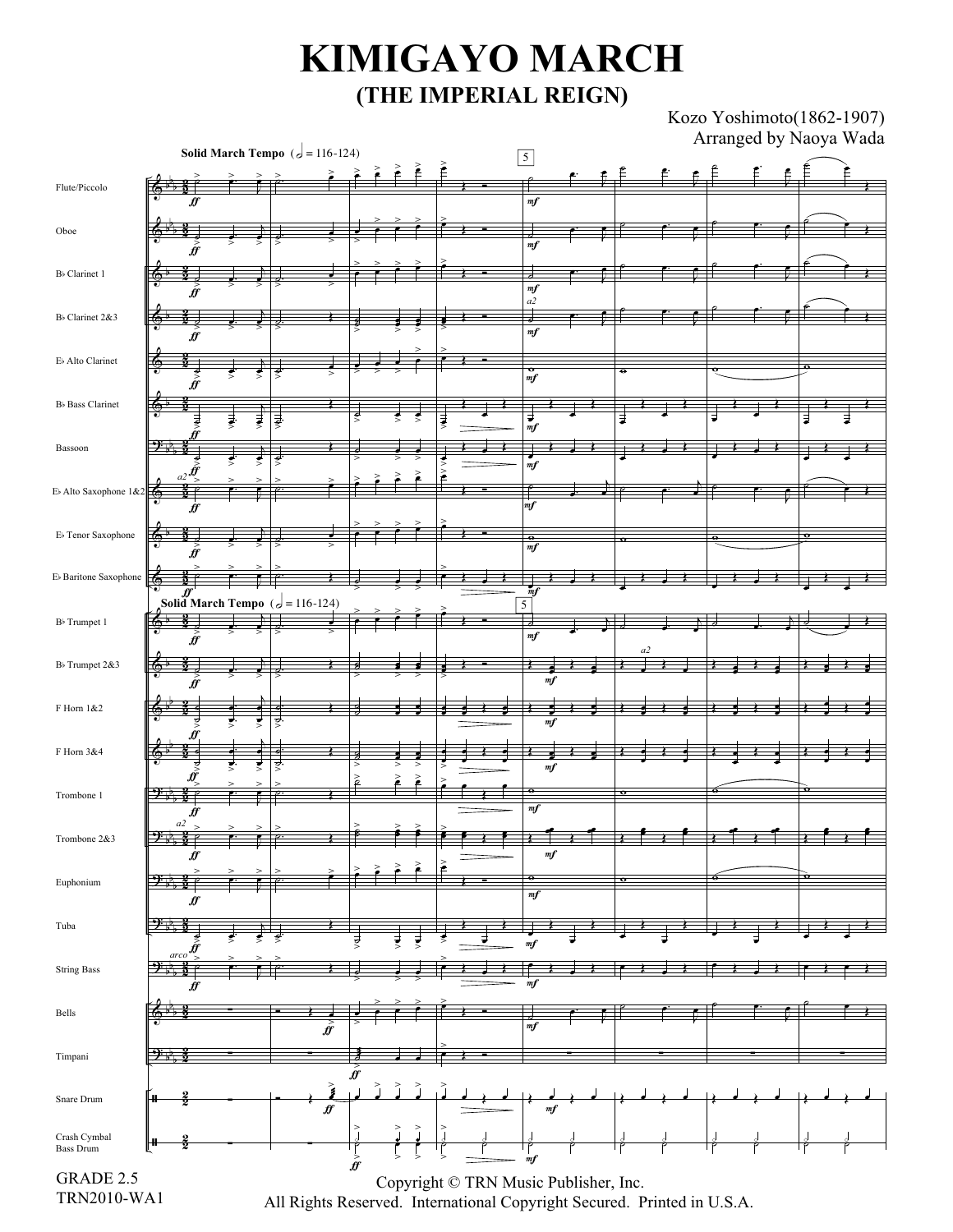$\overline{4}$